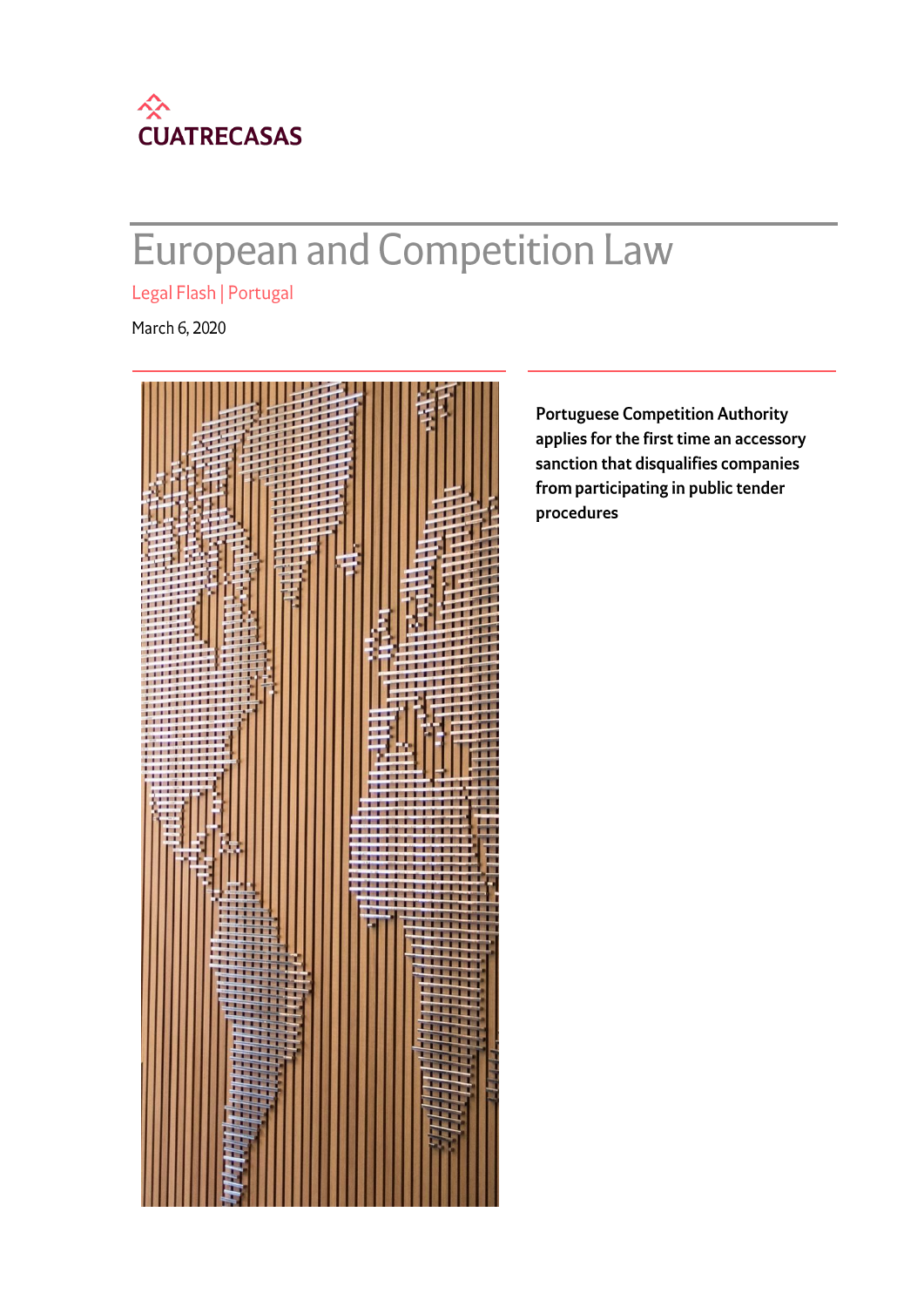## **CUATRECASAS**



On March 4, 2020, the Portuguese Competition Authority (the "AdC") announced that it had adopted the last two infringement decisions in the investigation it started in 2016 against five providers of railway maintenance services. It imposed fines of €3.4 million on the five companies involved, as well as on five of its board members and directors, for allegedly engaging in an anticompetitive practice known as "bid-rigging".

In this case, there were already three infringement decisions following settlement procedures, where the fines were reduced to €1.6 million. In its new decision, the AdC sanctioned the remaining two companies involved, imposing fines amounting to  $E1.8$ million.

The main innovation of this decision is the AdC's application of an accessory sanction that disqualifies, for a two-year period, these two companies from participating in public tender procedures relating to the products and services on which the infringement decision was based.

Although this is first time the AdC has used this sanctioning mechanism, it is likely to use it more in the future, just as it has started imposing fines on individuals for infringing competition rules, namely on companies' board members and directors.